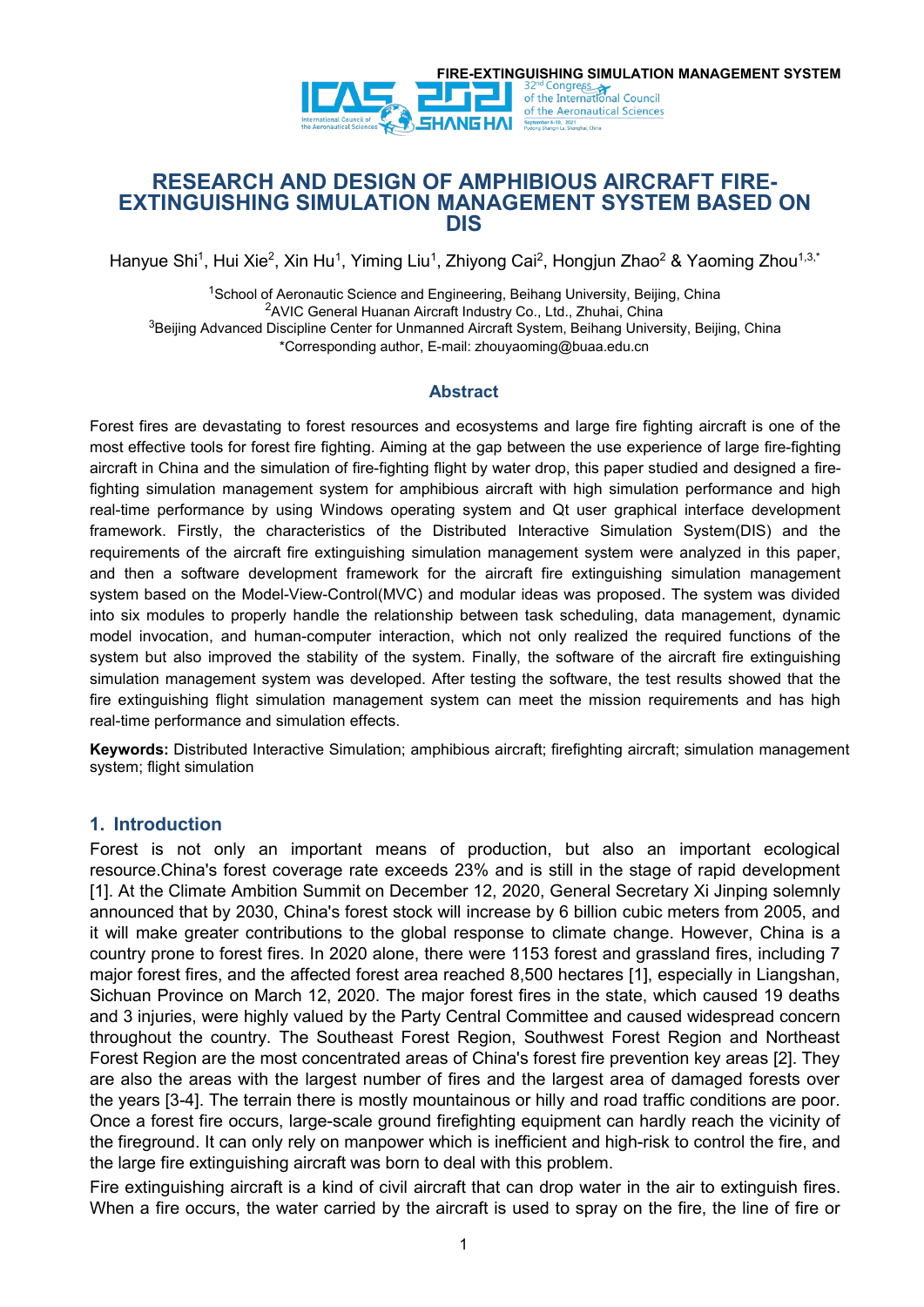the fire point, which can effectively curb the spread of the fire, and reduce the impact of fire on life, property and the environment [5]. Compared with traditional ground fire-fighting equipment, the biggest advantage of a fire-fighting aircraft is that it can quickly reach and approach the fire site from the air to carry out fire-fighting operations, which is extremely important to curb the spread and spread of the fire in the initial stage of the fire. The only large fire extinguishing aircraft in China is the amphibious aircraft "Jiaolong" AG600 developed by AVIC General Huanan Aircraft Industry Co., Ltd., as is shown in Figure 1. China's experience in using large fire extinguishing aircraft to perform water fire extinguishing tasks is still blank because the AG600 fire extinguishing model is in the acceptance stage. The use of real fire-fighting aircraft to train pilots to extinguish fires and draw water is not only expensive but also risky. Therefore, it is particularly urgent to build an amphibious aircraft fire-fighting simulation system.



Figure 1 – AG600-"Jiaolong"

# **2. Distributed Interactive Simulation**

Flight simulation is a typical human-in-the-loop simulation. Nowadays, the widely used simulation system architectures are divided into High-Level Architecture(HLA) and Distributed Interactive Simulation [6-8].

HLA is an open and object-oriented architecture. It separates the application layer from the bottom layer by providing a universal and relatively independent Run-Tim Infrastructure(RTI), which is its most notable feature. It has the advantages of high scalability, high interoperability and interoperability, and high synchronization. It is especially suitable for large-scale interactive simulations that include different operating systems. DIS is an architecture that connect simulation equipment distributed in different places by computer network protocols to form a virtual synthetic environment that is coupled with each other in events and space [9]. The system based on the DIS architecture has the advantages of simple and reliable structure, high real-time performance, and high reproducibility. And it can meet the needs of flight simulation simulators.The amphibious aircraft firefighting flight simulator in this article is based on the DIS architecture.

From the perspective of the physical structure of the system, DIS canbe seen as composed of simulation nodes and computer networks. The simulation node is responsible for realizing the simulation functions of this node, such as the calculation of aircraft dynamics model, visual image display, instrument panel simulation, etc. These simulation nodes are connected by computer network, and the object entities in the simulation nodes can interact with each other through data communication. The structure of the amphibious aircraft fire extinguishing flight simulator is shown as Figure 2.The various systems are connected to each other in the high-speed Ethernet using the User Datagram Protocol(UDP) as the communication protocol.



Figure 2 – The structure of the amphibious aircraft fire extinguishing flight simulator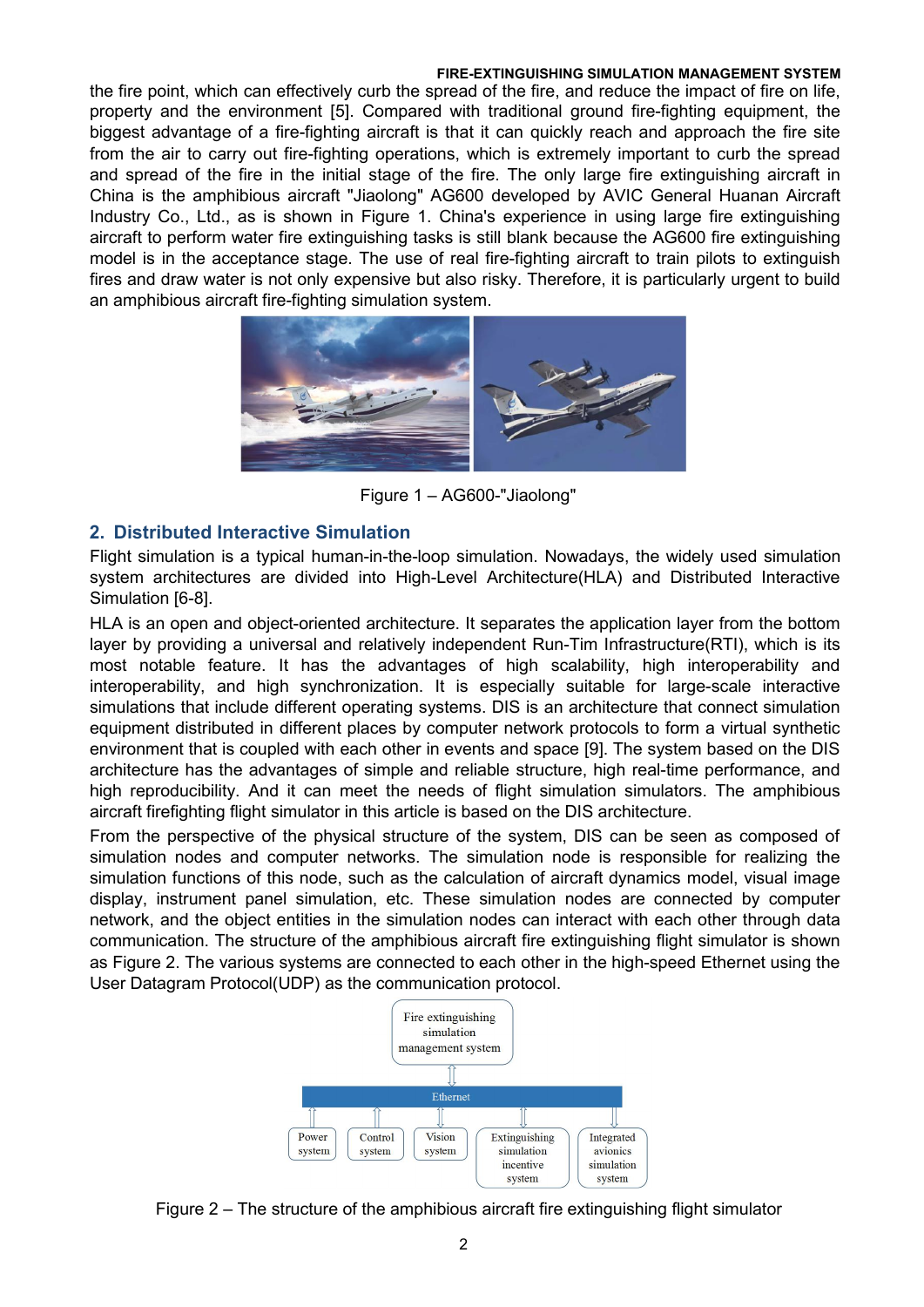The fire extinguishing simulation management system is the nerve center of the fire extinguishing flight simulator. It converts the electric potential of the steering stick, pedals and throttle lever obtained from the control system and dynamics system ,and turn them into the rudder deflection angle and engine power. These parameters are calculated by the internal dynamics model of the system to generate flight status information such as the position, speed, acceleration, and attitude of the aircraft. Then the flight status information is transmitted to the visual system and the integrated avionics simulation system to simulate the external environment scene of the firefighting aircraft and the internal instrument panel display scene of the cockpit. The fire extinguishing simulation management system also accepts water drop or drawing mode commands, hatch opening and closing commands, and opening and closing commands of the water bucket from the fire extinguishing simulation excitation system, and feeds the corresponding signals to the fire extinguishing simulation excitation system and the visual system to complete the water drop and bail tasks in the amphibious aircraft firefighting flight simulation. It can be seen that the role of the fire extinguishing simulation management system is very important, and it needs to be properly designed to meet the functional needs of the flight simulation simulator.

# **3. Software Design of Fire Extinguishing Simulation Management System**

# 3.1 Software Development Platform

The fire-fighting simulation management system mainly provides functions such as human computer interaction, model solving, data management and task scheduling for the amphibious aircraft fire-fighting flight simulator. Based on the applicability of the software, this paper chose a high-performance electronic computer based on the X86 architecture as the development environment of the fire extinguishing simulation management system software. The operating system version is Microsoft's Windows 7 and the software is also compatible with Windows 8 and Windows 10. The fire extinguishing simulation management system software was developed by Qt graphics development tools. Qt is a cross-platform C++ user graphical interface application development framework. It provides a one-stop solution for application development. It has excellent cross-platform features, rich APIs and supports 2D/3D graphics rendering, making the development process become simple and efficient. The Qt version selected in this article is5.9.9, the compiler version is MinGW 5.3.0 32bit, and the development language is C/C++.

## 3.2 Software Architecture Design of Fire Extinguishing Simulation Management System

According to the modular development concept, the fire extinguishing simulation management system software is divided into six functional modules, which are human-computer interaction module, data communication module, model solving module, data management module, real-time dispatching module and fire extinguishing evaluation module. The software architecture of the fire extinguishing simulation management system is designed by using Model View Controller(MVC) mode [10], as shown in Figure 3. The controller part in MVC is composed of real-time scheduling module and data communication and public data area management modules in the software; the view part inMVC is composed of human-computer interaction modules for monitoring the software running status, displaying information and setting; The model part of MVC is composed of model solving module and fire extinguishing effect evaluation module.



Figure 3 – Schematic of software mode of fire extinguishing simulation management system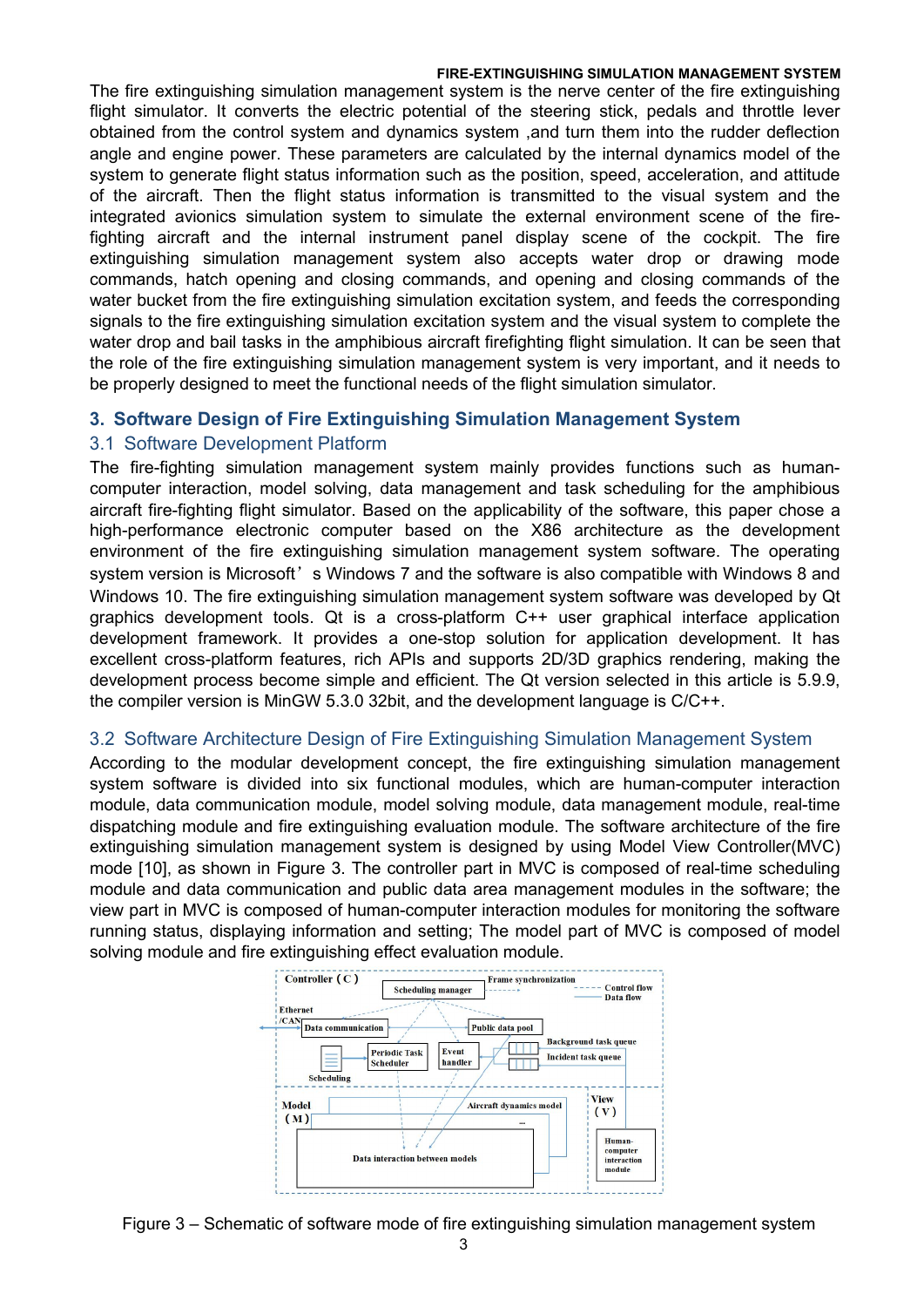The software architecture designed based on the MVC model is shown in Figure 4. The software operator set the simulation initial conditions, control the simulation process, check the software running status, and view the simulation results by human-computer interaction module. Run control instructions are executed through the real-time scheduling module. After the simulation starts, the data management module obtains the operation quantities of each step of the fire-fighting flight simulator pilot through the data communication module, and transmits them to the model solving module. The model solving module solves the operation quantities under the control of the realtime scheduling module. It calculates the flight status parameters of the aircraft, and then generates a data file through the data management module to save these flight status parameters in a local folder. Meanwhile, the flight status parameters will also be displayed to the software operator through the human-computer interaction module, and some flight status parameters will also be transmitted to other systems through the data communication module. The fire extinguishing evaluation module reads the simulation data in the local folder to quantitatively evaluate the effect of the fire extinguishing simulation flight, and displays the evaluation results to the software operator through the human-computer interaction module.





The software operator generates occasional tasks and background tasks through the humancomputer interaction module, and the scheduling manager determines the task execution order according to the priority of the tasks, and then calls different models to execute the tasks. When each model executes tasks, it obtains input data from the public data area, and outputs the calculation results to the public data area for storage, so that it can be called by other models or transmitted to other systems through the communication port. The dispatch controller also controls the data communication and software operating frequency. The detailed design of each module is described below.

## 3.3 Software Detailed Design

In the software architecture design, the software is divided into six modules. And each module has its own design logic and function. The detailed design is as follows.

## *3.3.1 Human-computer Interaction Module*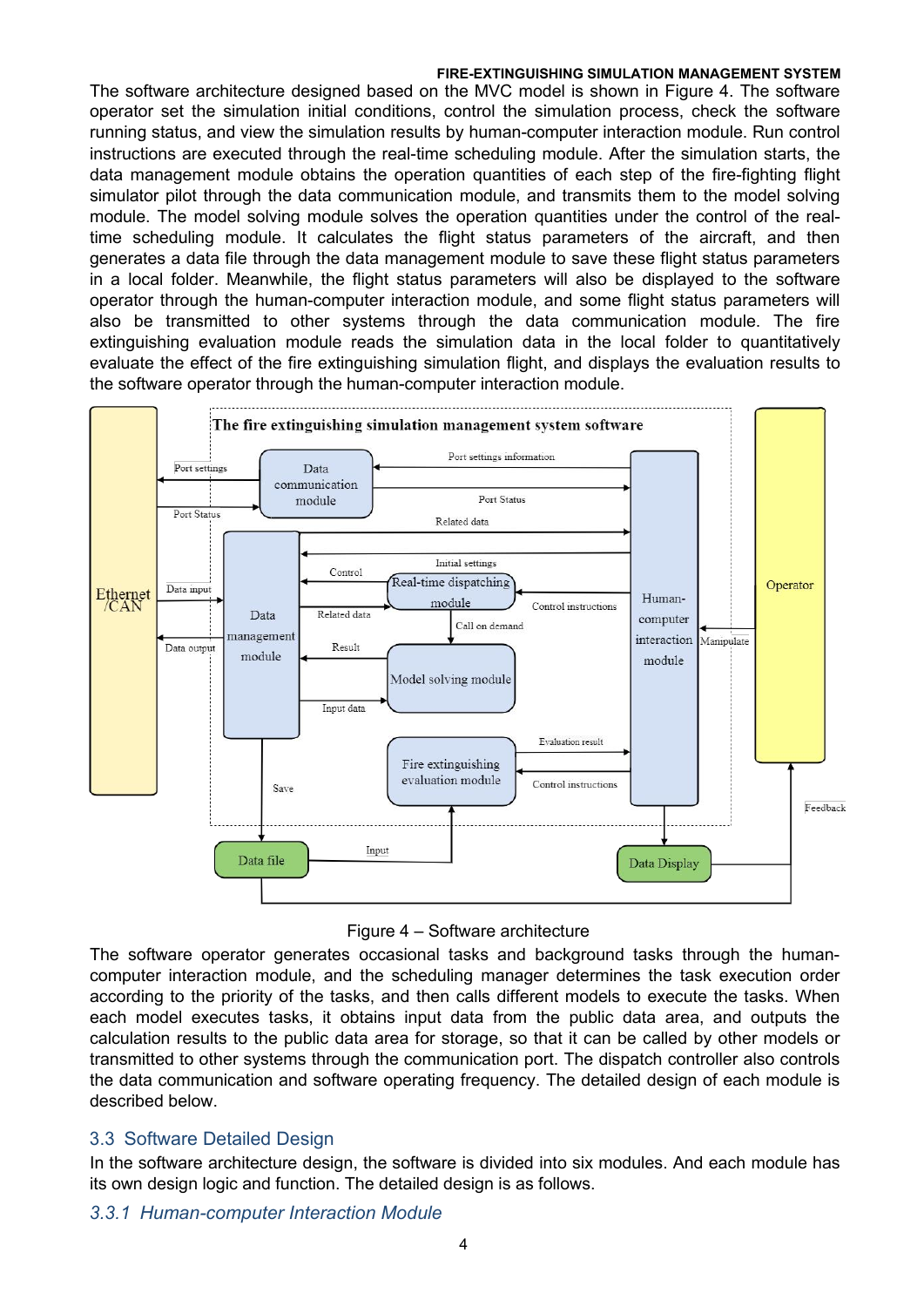The operator of the fire extinguishing simulation management system software interacts with the software through the human-computer interaction module, and realizes the communication interface settings and status viewing, simulation initial conditions setting, simulation operation control, flight status and control parameters viewing, and fire extinguishing effect evaluation results viewing operations through the Push Buttons, Combo Boxs, Line Edits, Widgets and other components on the software user graphical interface. The simulation initial condition setting includes setting the mission type, the initial state parameters of the aircraft, the simulation mission environment, and the initial position of the aircraft. The operator can also to view the corresponding relationship curve between the main flight parameters and time in the process of flying, drawing water, dropping water, taking off and landing, and observe the dynamic change process of those parameters through this module. The software interface layout is detailed in Chapter 4.

## *3.3.2 Data Communication Module*

The software uses the UDP/IP protocol to exchange data with other systems, and its work process is shown in Figure 5. The encoding format, data sequence, data type, data meaning, and port number are agreed with other systems, and then the data is encoded and sent according to the agreement, and the data packets sent by other systems are also accepted and decoded according to the agreement. In this article, the data is encoded in the format of "packet header" + "packet body". The packet header format is 4 32-bit integer numbers, which are data identifier, sender identifier, receiver identifier, and packet body length in sequence.



Figure 5 – Work flow of data communication module

# *3.3.3 Real-time Scheduling Module*

The real-time scheduling module divides dynamic model calculation, data storage, data display, etc. into multiple different threads, so that they can be calculated in parallel with each other to ensure real-time simulation. After comprehensively considering the continuity of the visual image, computer performance, Ethernet delay and bandwidth, the simulation model calculation cycle is set to 20ms, but the actual model solution time is lower than 10ms, and there is still potential for upgrading. The real-time scheduling module also has the responsibility of synchronizing the internal clock signal of the software to ensure the consistency of time. For periodic messages and occasional messages generated by periodic simulation tasks and occasional tasks within the software, the module needs to ensure that these messages are submitted in time before the next cycle of simulation model calculations.



Figure  $6 -$  Working diagram of real-time scheduling module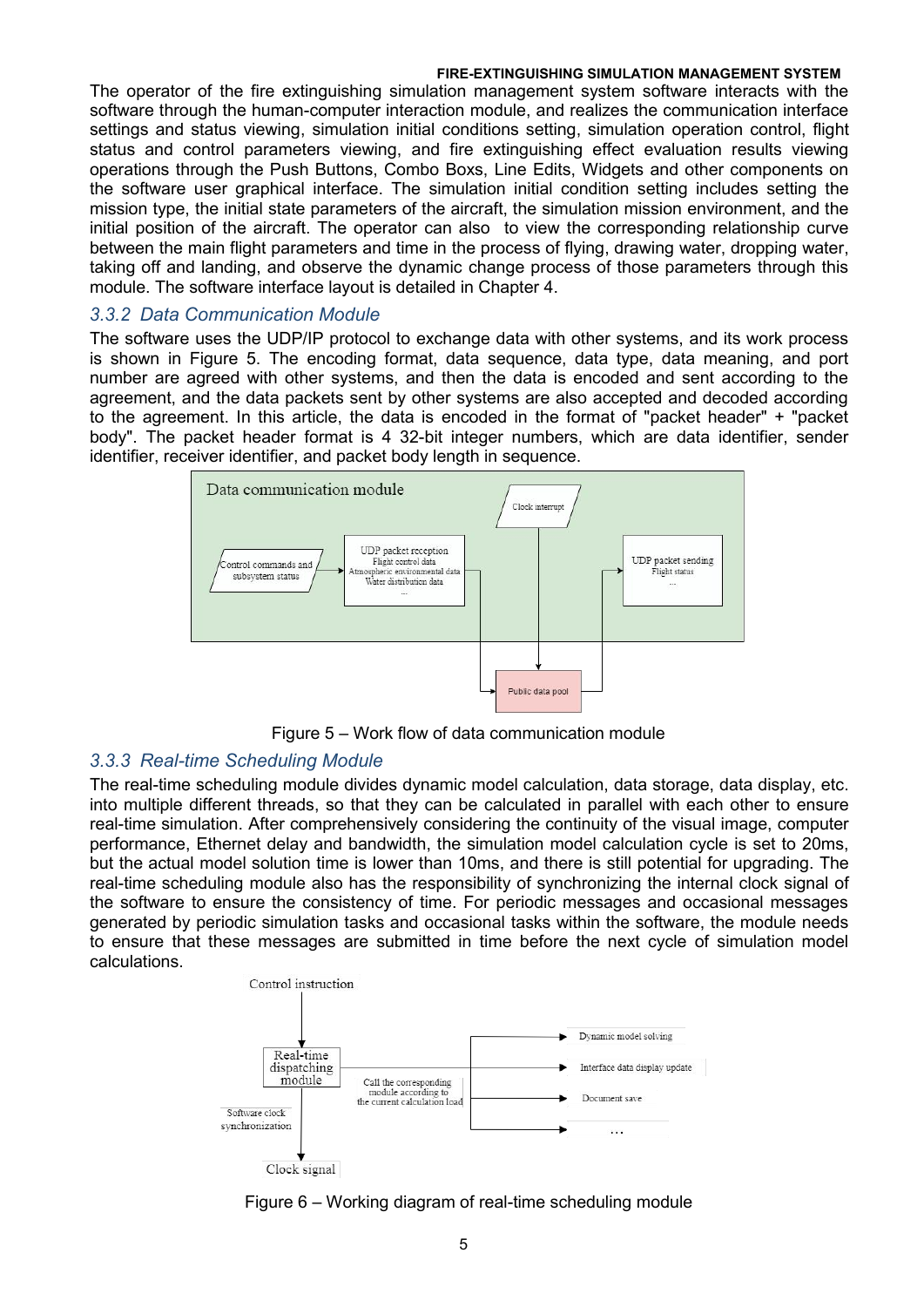## *3.3.4 Data Management Module*

The data management module is responsible for the reception, distribution, recording and storage of data, whose working diagram is shown in Figure 7. The data management module mainly controls the local data and global data inside the software: the data management module stores the acquired data in the public data area for sharing. In order to ensure the security and integrity of the public data area, the module adopts a design strategy that uses the shared data area management technology to control the data interaction between simulation models, which can effectively eliminate the access conflicts of different simulation models to the same data object.



Figure 7 – Working diagram of data management module

# *3.3.5 Model Solving Module*

The entire flight process of the firefighting aircraft is divided into 4 stages according to the initial state and mission type, namely, water drop, land on the water, water drawing on the water and take off on the water [11], as shown in Figure 8.



Figure 8 – The whole process of extinguishing the plane flight

For these 4 stages, the model solution module sets up 2 dynamic models to solve the problem. The initial state and work content of the aircraft at each stage is shown in Table 1. The stage of the water drop are solved by the dynamic model of the water drop [12-13], and the stage of water drop, water drawing and the water taking off are taken by the dynamic model of the water drawing. The connection between the 4 stages is controlled and switched by the flight simulation software. In different stages of the simulation process, different dynamic models are called for calculation.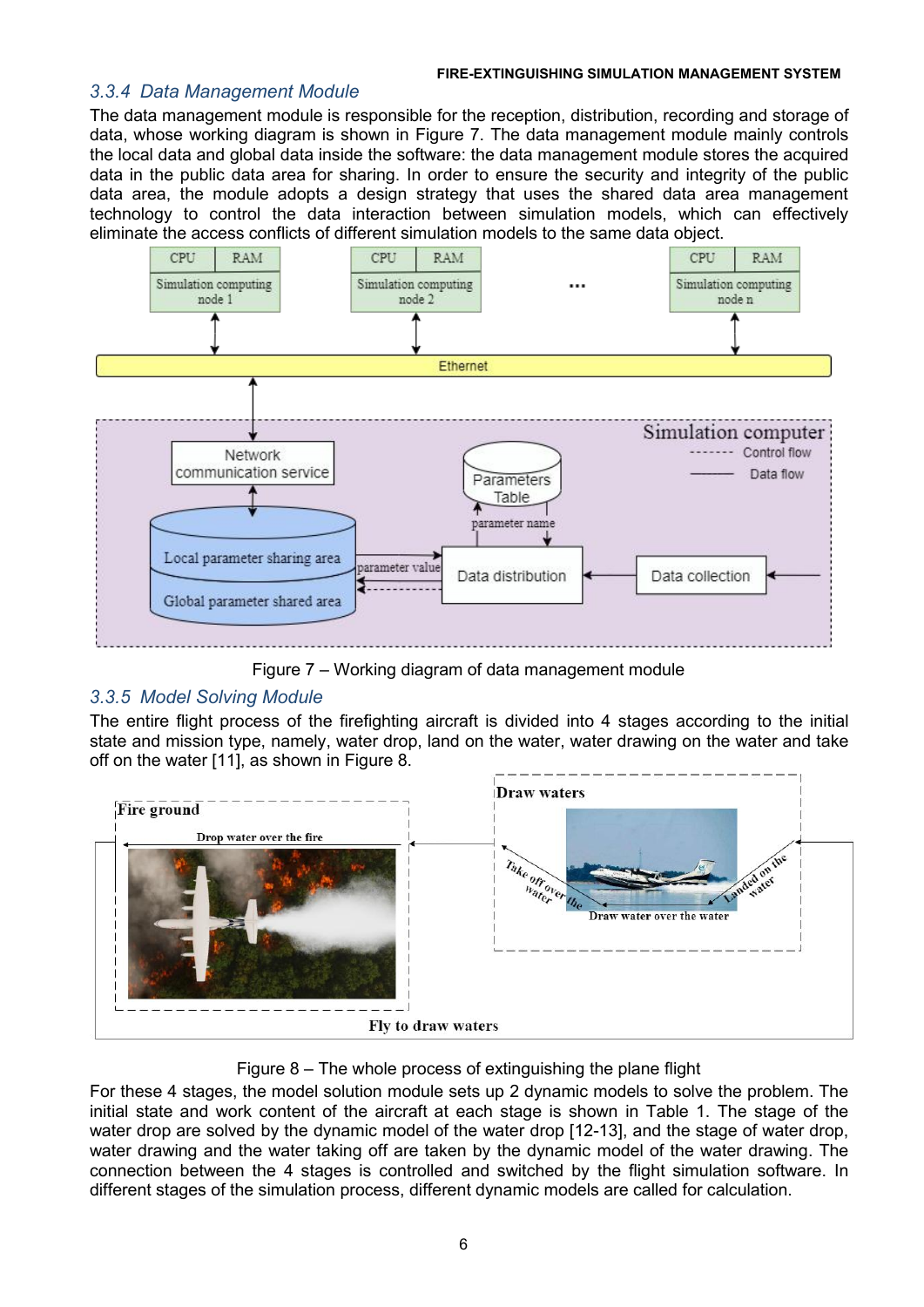| <b>Stage</b><br><b>Initial state</b><br><b>Work content</b> |           |                                                                      |
|-------------------------------------------------------------|-----------|----------------------------------------------------------------------|
| water drop                                                  | in flight | simulate the process of aerial water drop                            |
| land on the water                                           | in flight | simulate the process of landing from the air to the<br>water surface |
| water drawing                                               | in flight | simulate the process of drawing water from the water<br>surface      |
| take off on the<br>water                                    | at anchor | simulate the process of taking off from water surface                |

| Table 1 – The initial state and work content of the aircraft at each stage |
|----------------------------------------------------------------------------|
|----------------------------------------------------------------------------|

The dynamics model is constructed by the aircraft's six-degree-of-freedom control equation combined with aerodynamics and hydrodynamics. The potential signal obtained from the steering rod, pedals and other control components is converted into the rudder deflection angle to calculate its aerodynamics. The generated forces and moments are then integrated twice to calculate the displacement and attitude of the aircraft.

# *3.3.6 Fire Extinguishing Evaluation Module*

In the fire extinguishing flight simulation, the fire extinguishing aircraft flies to the fire site after injecting on the ground or drawing water. After reaching the fire site, the aviator selects a certain water drop strategy, presses the drop command button, and sprinkles water to the fire site at one time or in batches, and then returns to operate the water drawing mission again. The process is shown in Figure 9. After the water is poured, the visual system will transmit the fire location and water distribution information to the fire extinguishing simulation management system software through the UDP port. The software will save the data to the local folder after receiving the fire site and water distribution data. And the fire extinguishing evaluation module will read the data, quantitatively evaluate the fire fighting effect, and then display the calculation results on the software user graphical interface [14].



Figure 9 – Schematic diagram of water drop process

# **4. Fire Extinguishing Simulation Management System Test**

This article uses the AG600 semi-physical simulation environment built by AVIC General Huanan Aircraft Industry Co., Ltd. as the application environment of the simulation management system. The fire extinguishing simulation management system software is installed on the simulation control computer, which is a high-performance electronic computer with Microsoft Windows 7 64bit operating system. After the software installed, start the software, and the software interface is shown in Figure 10.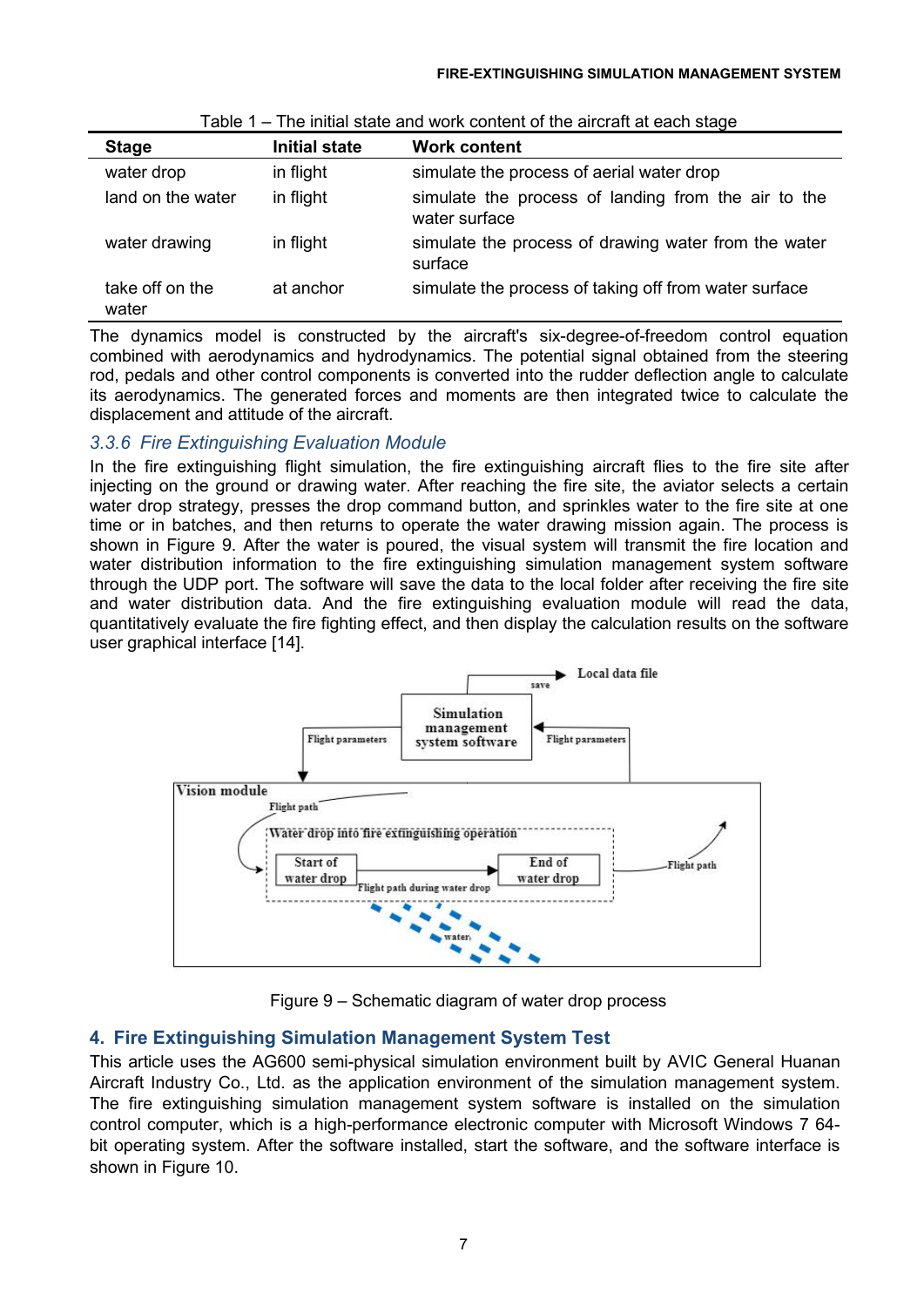| - 水面飞行器投汲水灭火飞行仿真软件                                                  | 水面飞行器投汲水灭火飞行仿真软件                                                                                 |                                |          |                                                        |                                                         | $\mathbf{u} = \mathbf{u} \mathbf{u} + \mathbf{v} \mathbf{v}$<br>(帮助) |
|---------------------------------------------------------------------|--------------------------------------------------------------------------------------------------|--------------------------------|----------|--------------------------------------------------------|---------------------------------------------------------|----------------------------------------------------------------------|
| 初始设置<br>飞行数据<br>操纵数据<br>(投水效果评估)                                    | 任务场景设置<br>$\overline{2}$<br>任务类型<br>MaxT12<br>投水工况<br>MaxT01<br>汲水工况<br>起始气压高度<br>起始空速<br>起始速度方向 | 投水训练<br>1000<br>90<br>$\theta$ | m<br>m/s | 仿真环境设定<br>任务地点<br>水域类型<br>起始位置X轴坐标<br>起始位置Y轴坐标<br>视景视角 | 张家口森林灭火<br>河流<br>$\mathbf{0}$<br>$\mathbf{0}$<br>第三人称视角 | m<br>m                                                               |
| 视景系统设置<br>【 初始化】<br>$+26$<br>哲传<br><b>FIX SEC</b><br>特化<br>导位<br>银出 | 4<br>网络连接状态<br>待检测<br>视景系统连接状态<br>模型解算时间:                                                        | 机电信号模拟系统连接状态                   | 待检测      | 待检测<br>模拟座舱连接状态<br>ms                                  | 网络端口连接状态检测<br>网络端口绑定断开<br>灭火控制系统连接状态<br>数据记录:<br>已开启    | □ 可络垂连<br>待检测<br>打开数据记录文件夹                                           |

Figure 10 – Software interface of fire extinguishing simulation management system

According to the software work flow in Figure 11, firstly click the initial setting button in the label 1 area in Figure 10 to set the initial simulation conditions. The task type and working conditions, and the initial setting of the aircraft Position, posture and speed, mission location and angle of view can be set in the label 1 area in Figure 10. Click the initialization button in the label 3 area in Figure 10 to initialize the system, and then click the start button below the initialization button to start the simulation. At this time, the software will continuously obtain the potential data of the driving stick and the throttle stick. After the collected data is solved by the dynamic model, the position, attitude and other flight status data are transmitted to the visual system for display. The software will also give corresponding feedback based on the pilot's water drop/drawing operation, and perform the drop/drawing operation. After the drop is finished, the water throwing effect evaluation button in the label 1 area in Figure 10 can be clicked to view the fire field and water distribution data and calculation data for quantitative evaluation of water throwing efficiency. The simulation effect of the human-in-the-loop fire extinguishing flight simulation system is shown in Figure 12.



Figure 11 – Work flow of fire extinguishing simulation management system software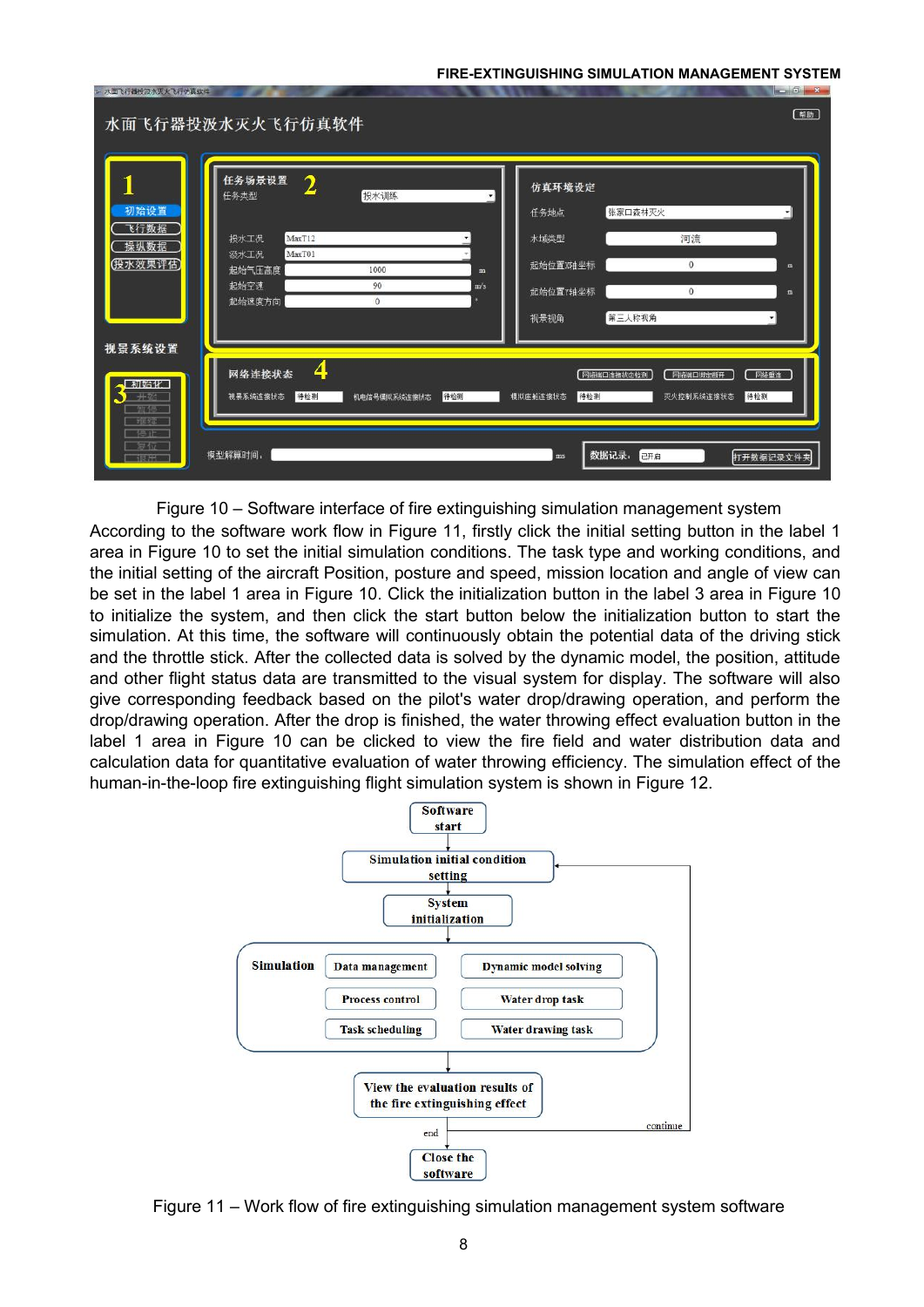



# **5. Conclusion**

Aiming at the blank of domestic large-scale fire-fighting aircraft's water extinguishing flight simulation, based on the Windows operating system and Qt user graphical interface development framework, this paper researched and designed a set of amphibious aircraft fire-fighting simulation management system which has the characteristics of high simulation, high real-time and high stability, and developed its software to realize the amphibious fire-fighting aircraft whole-process flight simulation including water drop and water drawing. It has been verified by experiments and able to meet the needs of the mission.

The fire-fighting simulation management system designed and developed in this paper can also be applied to pilot flight training, life-saving simulation experiments and other tasks for flight designers to carry out verification of related systems.

This article is just a preliminary research and design of the fire extinguishing simulation management system. The simulation frequency and functions of the fire extinguishing simulation management system still have room for improvement. In the future, it can be considered to increase the simulation frequency to more than 100 Hz to obtain better visual display effects. Functions such as simulation result reproduction, ground take-off or landing can also be considered to add.

# **6. Acknowledgement**

This work is supported by National Natural Science Foundation of China(No.61903014), Zhejiang Lab (No.2019NB0AB04), Aeronautical Science Foundation of China (No.20181751010, No.20200017051001) and Fundamental Research Funds for the Central Universities.

# **7. Copyright Statement**

The authors confirm that they, and/or their company or organization, hold copyright on all of the original material included in this paper. The authors also confirm that they have obtained permission, from the copyright holder of any third party material included in this paper, to publish it as part of their paper. The authors confirm that they give permission, or have obtained permission from the copyright holder of this paper, for the publication and distribution of this paper as part of the ICAS proceedings or as individual off-prints from the proceedings.